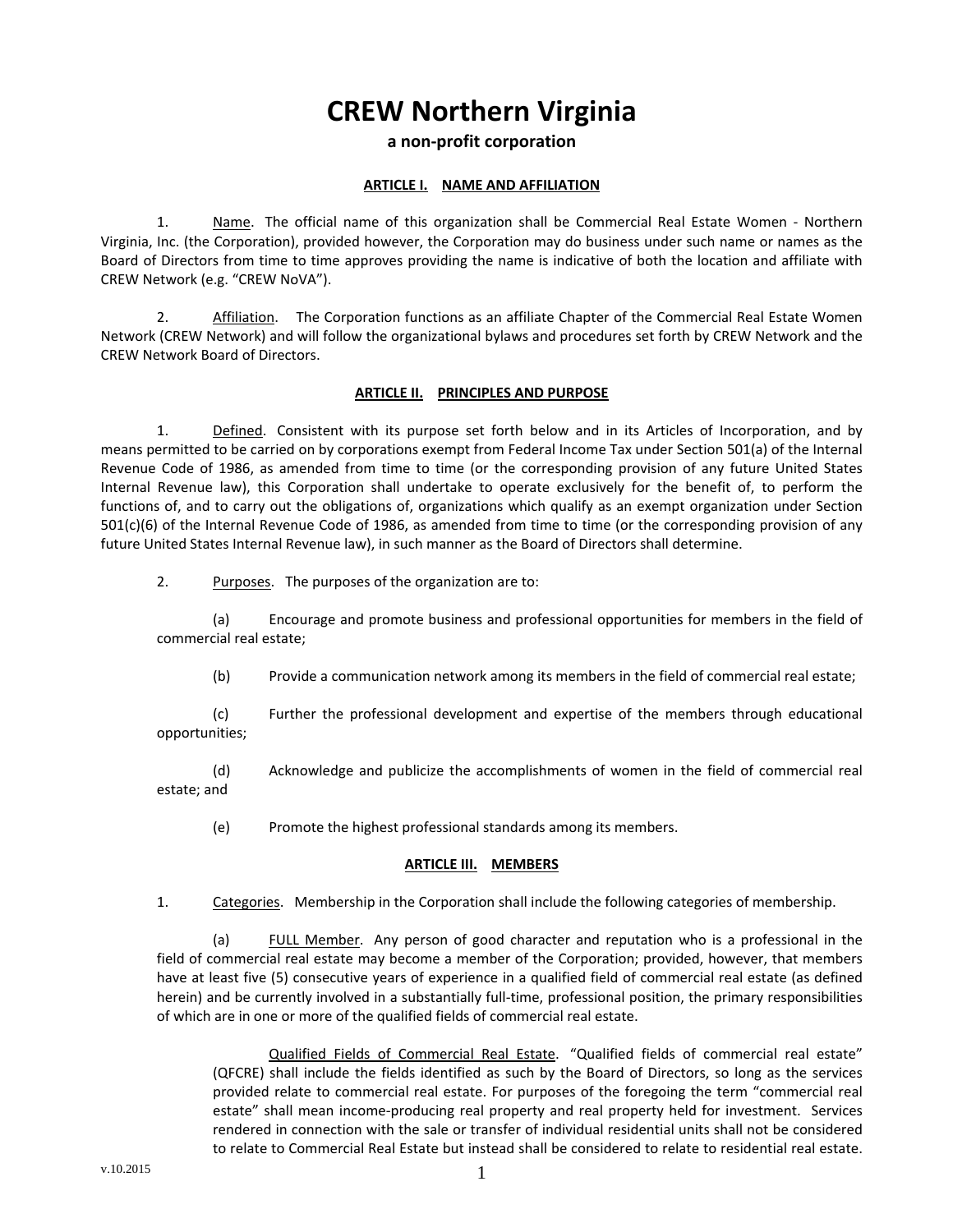In making such determinations, the Board of Directors shall refer to the specified fields listed in the CREW Network Policies & Procedures.

(b) ASSOCIATE Member. Any person of good character and reputation who is a professional in the field of commercial real estate with fewer than five (5) years' experience may become an associate member of the Corporation; provided, however, that such person is currently involved in a substantially full‐ time, professional position, the primary responsibilities of which are in one or more of the qualified fields of commercial real estate (as defined herein).

(c) AFFILIATE Member. Any person of good character and reputation who has five (5) or more years of experience (in a field related to commercial real estate) and is currently employed in a position whose primary professional responsibilities relate to, benefit or support commercial real estate, and supplies a service or physical product related to commercial real estate; provided that such persons' admission would further the purposes of the association and benefit its members (as determined by the Board of Directors).

(d) GRADUATE STUDENT Member. Any person of good character and reputation who is currently involved as a full‐time graduate student in a field of study that directly relates to a potential professional position in one or more of the qualified fields of commercial real estate (as defined herein).

(e) CIVIC Member. Any person of good character and reputation who is currently involved in local or regional government, other public agencies, universities or other educational institutions or not-forprofit organizations, who may or may not meet primary responsibility or experience requirements, but whose admission would further the purposes of the Corporation and benefit its members (as determined by the Board of Directors).

(f) RETIRED Member. Any person of good character and reputation who is retired and was a member of a CREW Chapter for three (3) or more consecutive years immediately preceding such retirement.

(g) UNDERGRADUATE STUDENT Member. Any person of good character and reputation who is currently involved as a full-time undergraduate student in a field of study that directly relates to a potential professional position in one or more of the qualified fields of commercial real estate (as defined herein).

2. Composition. When considering potential new members or the reinstatement of an inactive member, the Board of Directors will consider such factors as the then-current percentage of each category of members. The Chapter recognizes that best practices dictate that the number of FULL members in the Corporation should equal at least seventy‐five percent (75%) of the total membership\*, and that the aggregate number of ASSOCIATE, AFFILIATE and GRADUATE STUDENT members of the Corporation should not exceed twenty‐five percent (25%) of the total membership\* (\*Civic, Retired and Undergraduate Student Members are not included in the total membership count when calculating the 75/25 ratio.). In order to promote diversity among the membership, the Board of Directors may limit the number or percentage of members (i) within the ASSOCIATE/AFFILIATE/GRADUATE STUDENT categories; (ii) within each particular qualified field of commercial real estate (QFCRE), or (iii) who are associated with any one company or firm. Any determination as to whether a person is considered an AFFILIATE vs. a FULL member, or is qualified for membership under the foregoing definitions shall be made in the sound and reasonable discretion of the Board of Directors and voted upon by way of a majority rule vote.

3. Application. Each applicant shall file with the Corporation a written application for membership which shall include such information and application fees as determined by the Board of Directors or by the Committee or agent to whom the responsibility for membership applications is delegated by the Board of Directors. All applications must be approved by the Board of Directors or by the Committee or agent to whom the responsibility for membership applications is delegated by the Board of Directors (or by the President); provided that, the Board of Directors has overall approval/veto power via a majority rule vote.

4. Membership Book and Roster. The Corporation shall keep, or shall cause CREW Network to keep, a record of the membership of the Corporation, including the current name, address, telephone number, date of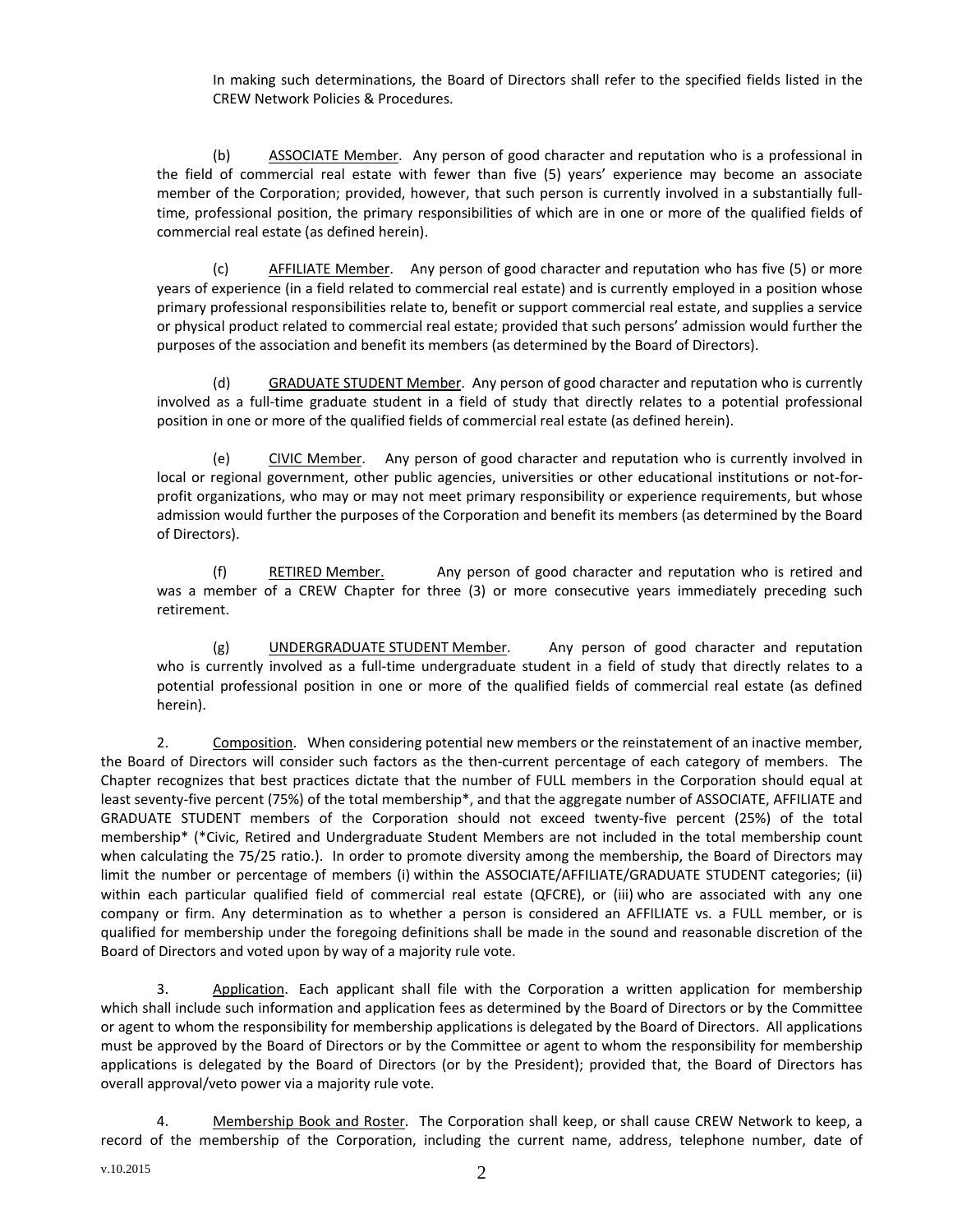admission, and category of membership for each member, and shall have that record available at such time and place as is necessary for the conduct of the Corporation's business.

5. Change of Membership Category. The Corporation shall keep, or shall cause CREW Network to keep, a record of the membership categories for each member and contact the member if, for any reason, she should be moved to a different category of membership. The member should be informed if a change in dues amount will accompany such category change. This review shall happen in late summer (no less frequently than annually) so records are correct for the next calendar year. A member can also request a change in category in writing to the Secretary, which shall be presented to and reviewed by the same individual(s) that review member applications (as provided in Section III(3) above).

6. Dues. The Board of Directors shall establish the dues structure for all membership categories which includes the dollar amount of dues required to be paid to CREW Network. The Corporation shall send or cause to be sent an invoice for dues or notice of invoice availability to each member annually. Failure to remit dues by the due date determined by the Board of Directors shall be grounds for termination of membership (the fact and date of termination shall be recorded in the membership book). Membership dues are non‐refundable.

7. Term. The term of membership for all members will expire annually on December 31.

8. Resignation. Any member may withdraw from the Corporation after fulfilling all obligations to it by giving written notice of such intention to the Secretary, which notice shall be presented to the Board of Directors by the Secretary at the first meeting of the Board after receipt. Such resignation shall not relieve the member so resigning of the obligation to pay any accrued and unpaid dues, assessments or other charges.

9. Termination. The Board of Directors, by a majority vote of the full Board, may terminate the membership of any member of the Corporation in its sole discretion. When this occurs, for any reason other than failure to remit dues by the deadline, as stated in Section III (6), above, such members shall be given notice by certified mail or electronic mail to his/her last known address at least thirty (30) days prior to the meeting at which the Board is to act on his/her proposed termination. At that meeting the member shall have the right to be heard by the Board of Directors prior to its vote on the proposed termination. The fact and date of termination of any member shall be recorded in the membership book.

10. Reinstatement of Inactive Member. Upon written request signed by an inactive member and filed with the Secretary, the Board of Directors may vote to reinstate such inactive member to active membership, provided the inactive member meets all current requirements for membership and pays all applicable dues, assessments or other charges that are currently due.

11. Non-Transferability of Membership. Memberships shall not be transferred from person to person.

12. Ownership of Membership. Membership approvals are based on an individual's qualifications and experience, therefore the membership belongs to the individual, not to the company or employer of the individual.

13. Membership Reciprocity Program. The Corporation shall participate in the Membership Reciprocity Program, as set forth by CREW Network, in order to accommodate CREW Network members for the remainder of the term for which their CREW Network dues were paid, as long as they are considered a member in good standing of another CREW Network Chapter.

(a) There will be no local dues required from these individuals for the membership term for which CREW Network dues were paid.

(b) Prior to membership renewals for the next membership term, the individual will be asked to complete a membership application form, which shall be presented to and reviewed in the same manner as new member applications (see Article III(3) above). If approved for continued membership, regular chapter dues will be assessed going forward.

## **ARTICLE IV. MEETINGS OF CREW NETWORK ORGANIZATION**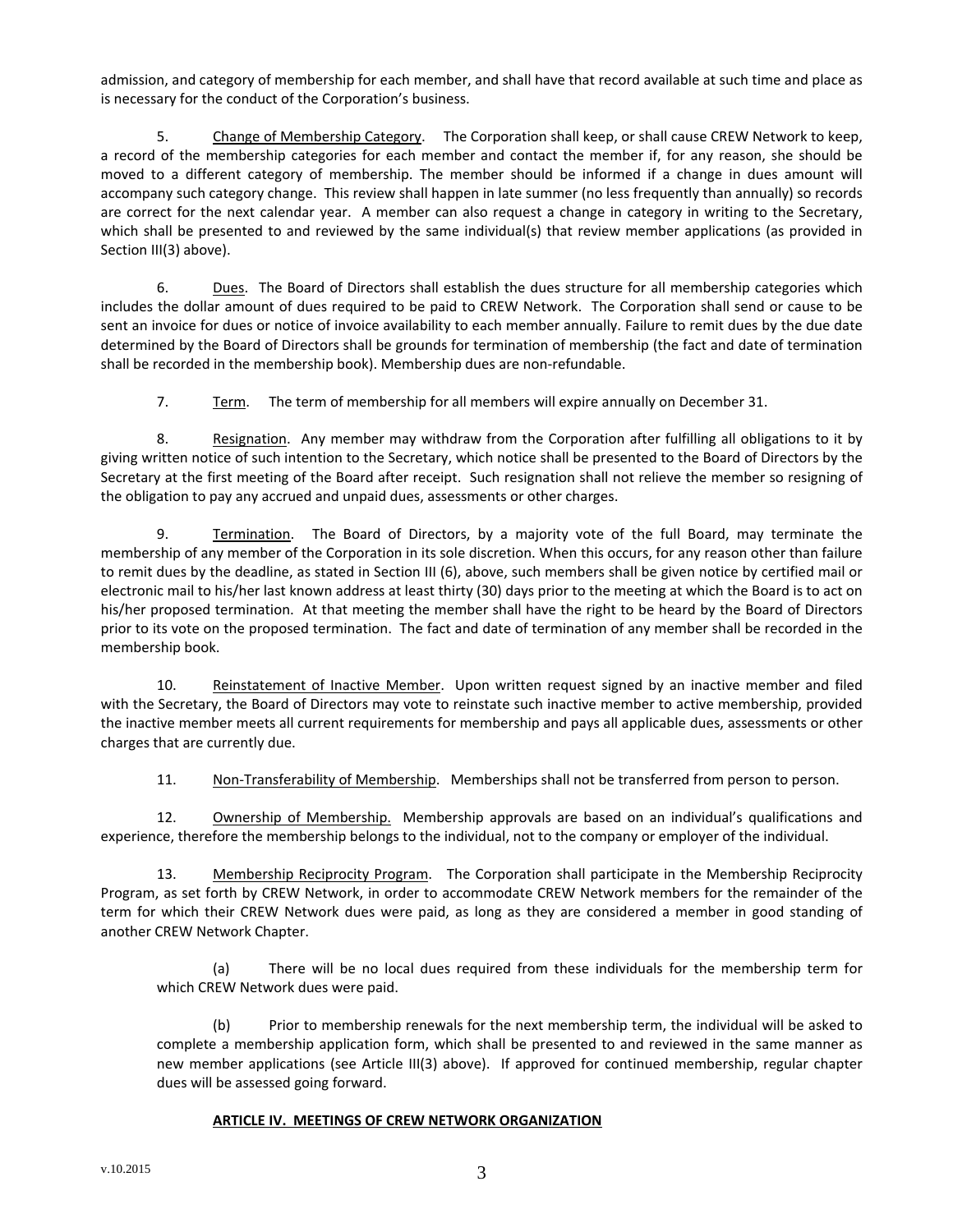A minimum of one (1) official delegate, or designated alternate (see Article VII, Sections 3‐4), will be in attendance at all CREW Network council of delegate meetings (typically three per year: winter, spring & fall) to represent the members of the Corporation as a chapter of CREW Network. The official chapter delegates are responsible to disseminate CREW Network information to the members and leaders of the Corporation and to act as a liaison between CREW Network and the Corporation. Pursuant to CREW Network policies, the Corporation will have two (2) votes on all CREW Network governance issues that come before the Council of Delegates: one (1) vote from each of two (2) delegates, or two (2) votes from one (1) delegate, if he or she is the only delegate in attendance.

# **ARTICLE V. MEETINGS OF THE CORPORATION**

1. Annual Meeting. The annual meeting of the membership shall be held on such date as is determined by the Board of Directors for the purpose of announcing the slate of Officers and Directors for the following year (if not announced via electronic delivery), reviewing the financial status of the Corporation and/or such other matters as determined by the Board. The Board of Directors shall designate the date and place for the annual meeting of the membership and shall cause notice of that meeting to be sent not less than seven (7) or more than sixty (60) days before the scheduled date to each member at his/her address (which may be an email address, if such notice is sent electronically) as it appears on the roster of the Corporation.

2. Regular Meetings. Regular meetings of the membership will be held (no less than four times a year) with a schedule to be determined from time to time by the Board of Directors, some or all which meetings may be open to nonmembers.

3. Special Meetings. Special meetings of the membership may be called as provided by law or by the President or any Board member at the request of a petition of five percent (5%) of the members. Meetings of the membership may be held either within or without this state.

4. Quorum and Voting Rights. Twenty percent (20%) of the members of this Corporation, represented in person or by proxy or voting by absentee ballot, at any meeting of members shall constitute a quorum for such meeting or mail or electronic mail vote. A member may vote by proxy, by an instrument in writing executed by that member, appointed to act on behalf of the member for one or more matters at a particular meeting or meetings of members, including all adjournments thereof. An electronic mail or similar communication appearing to have been transmitted by such person, or a photocopy or equivalent reproduction of a writing appointing a proxy, or an online or electronic submission of vote, is a sufficient writing. No appointment of a proxy shall be valid after the expiration of one month after it is made unless the writing specifies the date on which it is to expire or the length of time it is to continue in force. A member may vote by absentee ballot by delivering the ballot, in advance of the meeting of members, to any Officer of the Corporation in person, by ordinary mail, electronic mail or similar communication or via a delivery service. Unless otherwise provided herein, a majority of the members voting on any matter shall determine the matter. All FULL and AFFILIATE members shall be entitled to one vote on all matters. Cumulative voting shall be prohibited.

5. Waiver and Actions without a Meeting. Notwithstanding the provisions of any of the foregoing sections, a meeting of the members of the Corporation may be held at any time and at any place within or without Virginia, and any action may be taken thereat if notice is waived in writing by every member having the right to vote at the meeting. Any action which may be taken at a meeting of the members may be taken without a meeting if consents in writing, setting forth the action so taken, are consented to (which consent may be via electronic mail or other online voting/consent method) by more than fifty percent (50%) of the members of the Corporation, and such consents shall be filed with the minutes of the Corporation and shall have the same force and effect as a vote at a meeting duly held.

6. Books and Records. Any member shall have the right to examine all books and records of the Corporation for any reasonable and proper purpose and at any reasonable time.

## **ARTICLE VI. BOARD OF DIRECTORS**

1. Duties, Number and Qualification. The Board of Directors shall consist of not less than seven (7) and not more than fifteen (15) persons eligible to serve. The Board of Directors shall be charged with the responsibility for managing the property and affairs of the Corporation and setting the policy for such management. No person shall serve as a Director unless he/she is an active member. The Board of Directors shall be composed of those members who are Officers of the Corporation and the Directors. The Officers and Board of Directors shall read and understand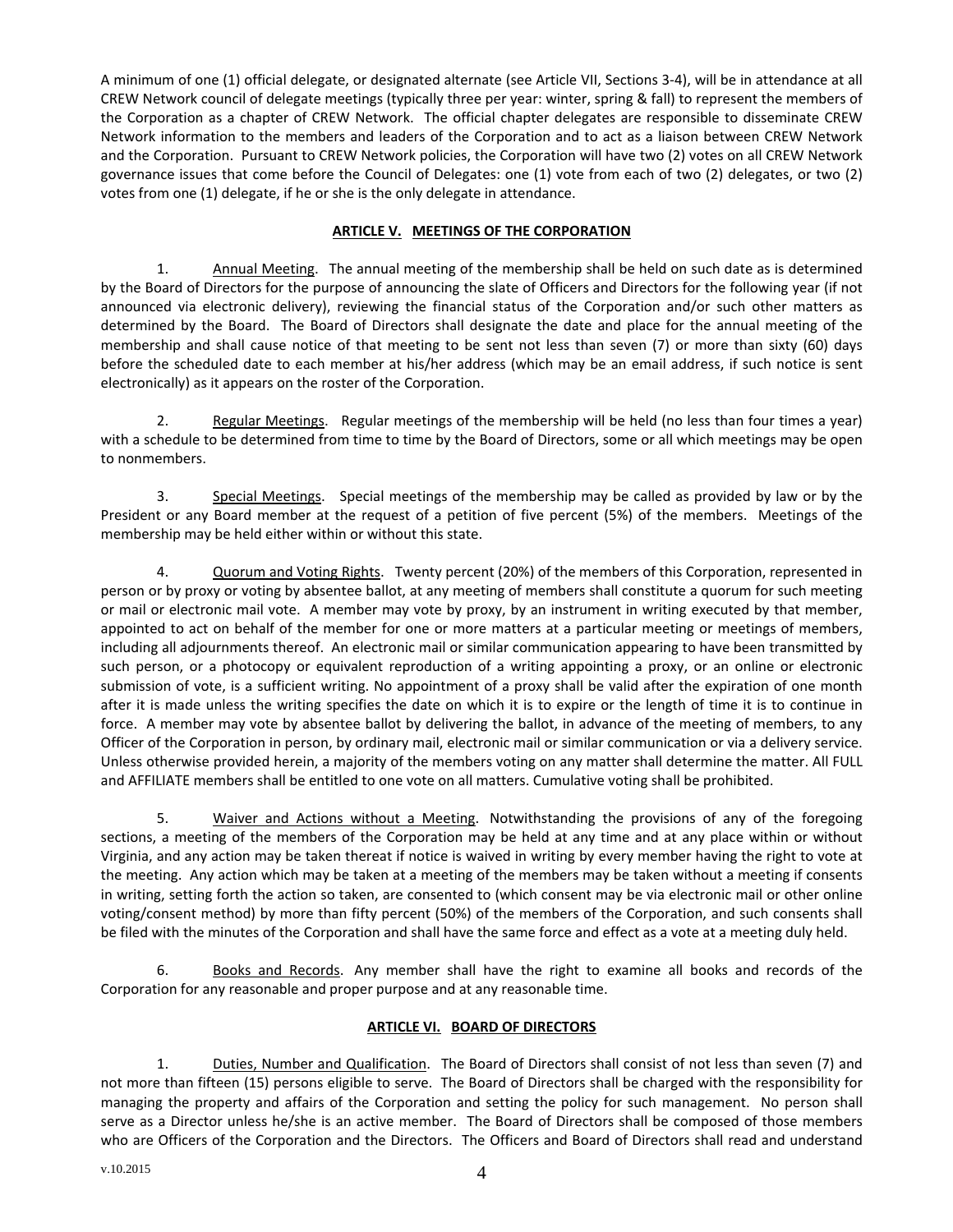the chapter Bylaws and Policy and Procedure documents prior to their taking office. They shall also read the CREW Network playbook related to the committee on which they serve. Chapter delegates shall read and understand CREW Network's Bylaws to fully understand their role and responsibilities as Delegates.

2. Term. The President‐Elect/Delegate, President and Past President shall each serve one‐year terms. The Directors shall each serve two‐year terms, which shall be staggered terms. In each election, successors to all the Board members with expiring terms will be elected to two-year terms. Membership on the Board of Directors shall be limited to six (6) years in succession (or up to seven (7) years if three (3) of those years are in the presidential roles).

3. Selection. The Nominating Committee shall select the slate of Directors for the next year. Such nominees shall serve unless disapproved by a majority of the voting members of the Corporation voting at a meeting or mail, electronic email or internet vote for such purpose.

4. Meetings. Regular meetings of the Board of Directors shall be held on an as-needed basis, but not less than six (6) times a year. Special meetings of the Board of Directors for any purpose or purposes may be called by any two Directors.

5. Notice. The Secretary or such other person designated by the Secretary or Board of Directors shall deliver written notice of the time and place and, in the case of a special meeting, the purpose of meetings for the Board of Directors at least five (5) days prior thereto.

6. Quorum. The presence of a simple majority of the members of the Board of Directors shall constitute a quorum. If a quorum is not present a lesser number may adjourn the meeting to a later day. At any adjourned meeting, any business which might have been transacted at the meeting as originally called may be transacted without further notice. Any Director shall be deemed present at a meeting if attending by telephonic or other communication equipment by means of which all persons participating in the meeting can hear each other.

7. Voting. Each Officer or Director shall have one vote and such vote shall not be permitted by proxy. The act of a majority of the Directors present at a meeting at which a quorum is present at the time of the act shall be the act of the Board unless a greater number is specifically required by these Bylaws, by the Articles of Incorporation or by law.

8. Action without a Meeting. The Board may act without a meeting by the unanimous written (which may be via electronic mail) consent of all Officers and Directors. Unanimous written consents shall be filed in the minute book of the Corporation.

9. Waiver. Notwithstanding the provisions of any of the foregoing sections, a meeting of the Board of Directors may be held at any time and at any place within or without Virginia and any action may be taken thereat, if notice is waived in writing (which may be via electronic mail) by every member of the Board of Directors.

10. Removal. The Board of Directors, by a majority vote of those Directors whose positions are unquestioned, may remove any member of the Board or Officer from office for good cause. In addition to removal for good cause, the failure of a Director to attend, without an excuse approved by the President, two consecutive meetings of the Board or fifty percent (50%) or more of the total Board meetings in one year, shall constitute a basis for removing that Director as a member of the Board of Directors. Written notice shall be given to any person whose continued service in office has been called into question thirty (30) days in advance of the meeting at which removal is to be considered by the Board of Directors. At that meeting the person whose removal from office is in question shall have the right to be heard by the Board of Directors prior to its vote on removal.

11. Vacancies. Any vacancy in the Board of Directors caused by death, resignation or other incapacity shall be filled by a majority vote of the remaining Directors until the next annual meeting of the Nominating Committee. If the vote of the remaining Directors shall result in a tie, such vacancy may be filled by a vote of the Nominating Committee at a special meeting called for that purpose.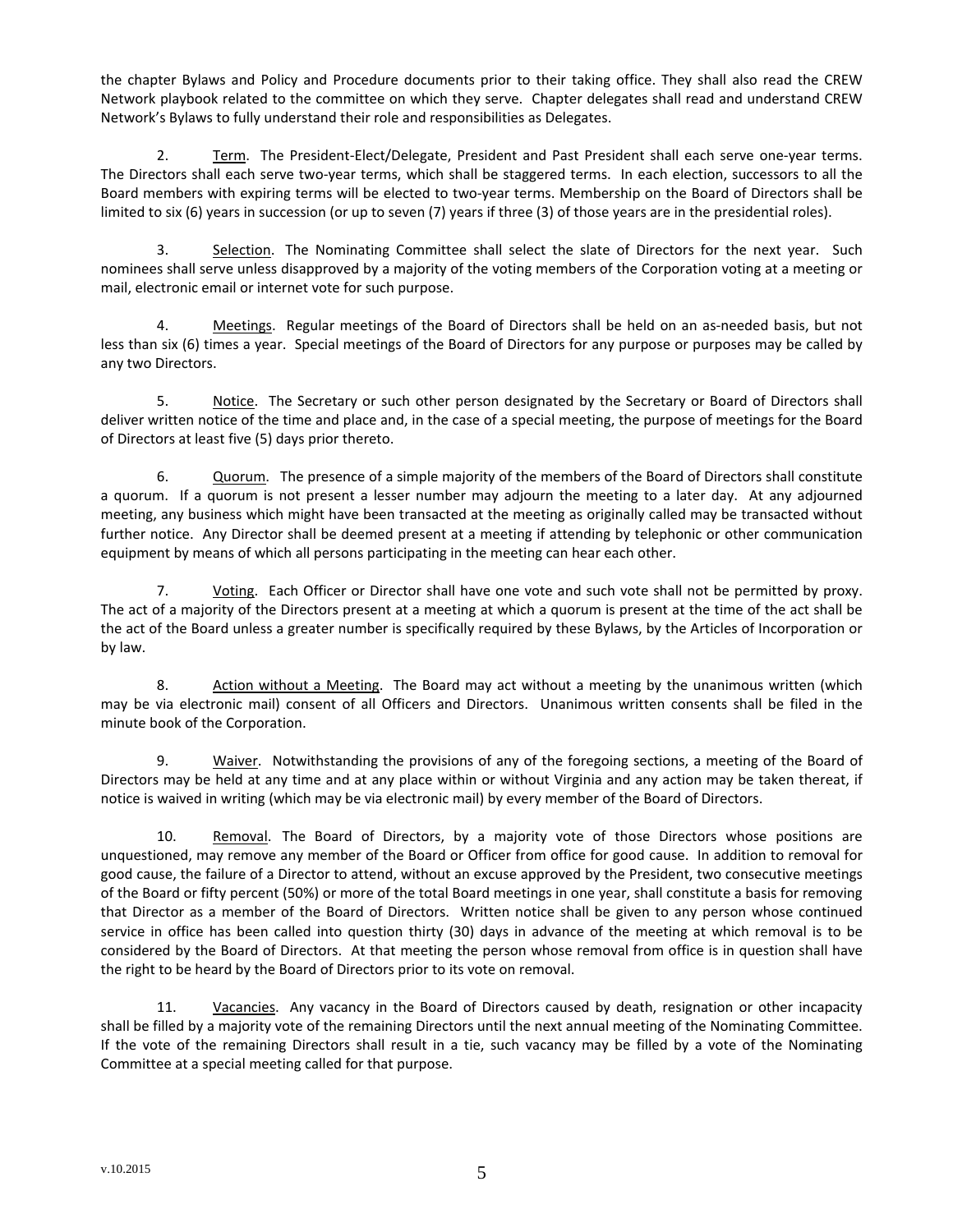## **ARTICLE VII. OFFICERS**

1. Selection and Term. The Corporation shall have a Past President, President, a President-Elect/Delegate, a Secretary, a Treasurer, and a second Delegate (who may or may not hold one of the aforementioned officer positions). The Corporation may also have such other officers and assistants as it may desire. Any two or more offices may be held by the same person, except that the duties of the President and the Secretary shall not be performed by the same person. Such Officers shall be selected from the active members of the Corporation by the Nominating Committee, shall serve unless disapproved as set forth above, and shall serve for one year in that capacity and until their successors are selected and qualified.

2. Past President. The Past President shall provide advice and counsel to the President and, in the absence of both the President and President‐Elect, shall preside at meetings of the Corporation and the Board of Directors. The Past President shall chair the Nominating Committee.

3. President and President‐Elect/Delegate. The President shall be the chief executive officer of the Corporation and shall administer and exercise general supervision over all its affairs. The President shall become the Past President of the Corporation for the term succeeding the term which he/she has served as President. The President, and in his/her absence the President‐Elect, shall preside at all meetings of the Corporation and at all meetings of the Board of Directors and shall discharge any other duties the Board of Directors may require. The President‐Elect shall become the President of the Corporation for the term succeeding the term which he/she has served as President‐ Elect, and shall represent the Corporation as a Delegate to CREW Network and attend, or make arrangements for an approved alternate to attend, all CREW Network council meetings during his or her term.

4. Delegates. The two (2) official Delegates, one position being held by the President‐Elect of the Chapter as noted in Subsection 3 above, are charged with the responsibility to disseminate information from CREW Network to the members and leaders of the Corporation and to act as a liaison between CREW Network and the Corporation. Delegates are required to attend, or make arrangements for an alternate delegate, approved by the Board of Directors, to attend all CREW Network council meetings during her term. Two (2) votes per chapter are required on all CREW Network governance issues that come before the Council of Delegates (one vote each cast by two delegates or two votes cast by one delegate if he/she is the only delegate in attendance).

5. Secretary. The Secretary shall keep the minutes of the meetings of the Board of Directors and of the members, shall see that all notices are duly given in accordance with the provisions of these Bylaws and, if otherwise, pursuant to law, shall discharge any other duties the Board of Directors may require. The Secretary shall be responsible for determining whether there is a quorum at meetings.

6. Treasurer. The Treasurer shall keep and maintain all financial records of the Corporation and shall be responsible for the funds of the Corporation, shall make such reports as the Board of Directors may require, shall develop an annual budget; and shall discharge any other duties the Board of Directors may require. The Treasurer shall also serve as Chairperson of the Finance Committee, if one exists.

7. Vacancy and Removal. A vacant office may be filled in the manner described in Section VI(11) of these Bylaws. Removal of a person from office shall be as described in Section VI(10) of these Bylaws.

## **ARTICLE VIII. COMMITTEES**

1. Nominating Committee. The Board shall appoint a Nominating Committee to be comprised of five (5) members as follows: the President**,** the President‐Elect, the Immediate Past‐President (who shall be Chairperson), one (1) member appointed by the Board of Directors and one (1) member elected by the membership**.** The Nominating Committee shall be responsible for seeking qualified candidates to serve as directors of the Corporation and for selecting the slate of nominees for such positions.

(a) Solicitation of Nominations. During a period of not less the fifteen (15) days each year, which period shall be established by the Nominating Committee but in no event ending later than August 31, the Corporation shall solicit nominations from the members to fill the positions of President Elect and vacating directors for the next calendar year. Such solicitation shall be publicized to all active members of the Corporation via electronic mail.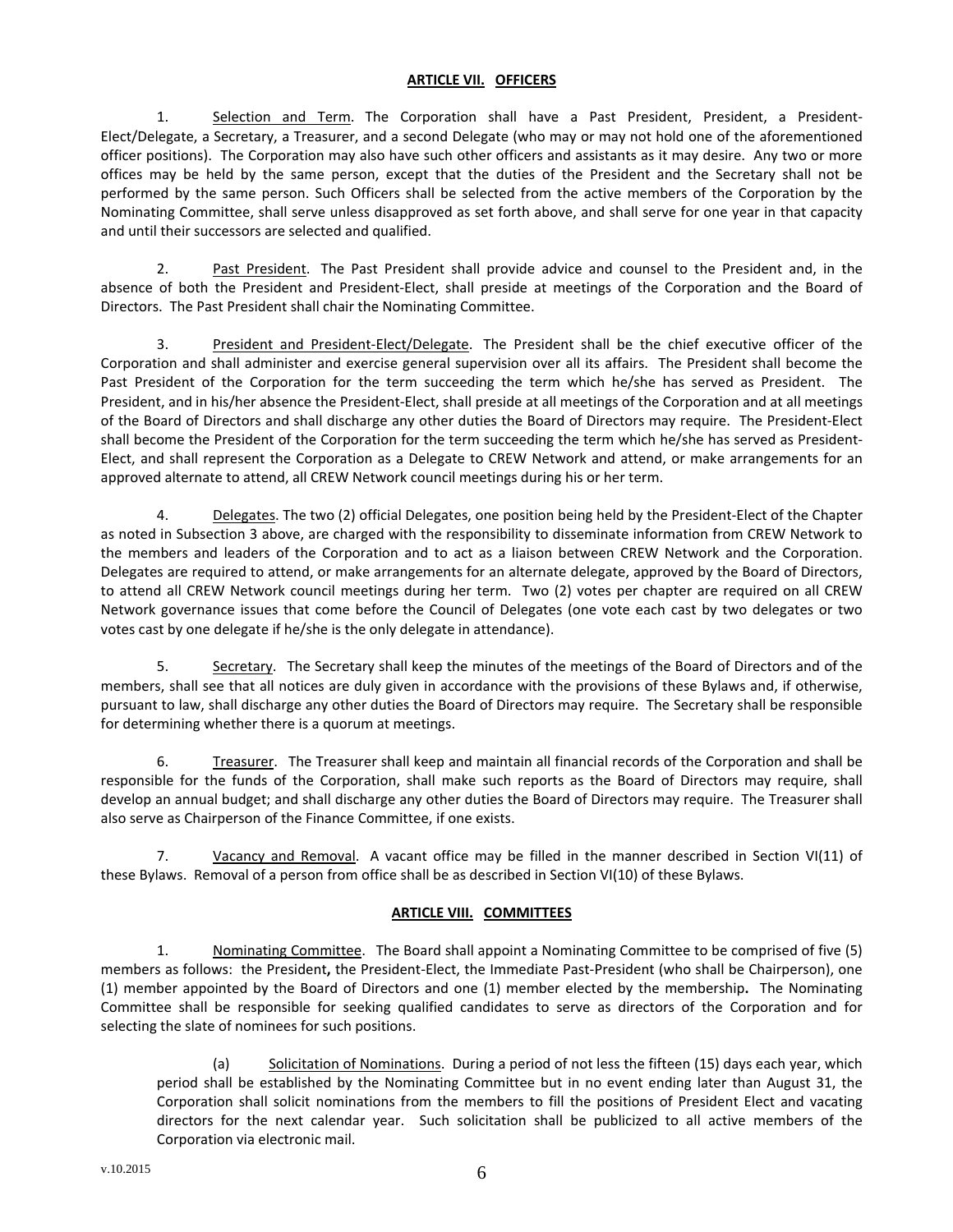(b) Selection of Nominees. The Nominating Committee shall develop and/or periodically review guidelines for evaluating the nominees in order to determine those nominees best qualified for the positions to be elected. All active members who express a willingness to serve as President Elect may be asked to submit written statements expressing their qualifications and the reasons they wish to be considered for the position. All potential nominees shall be evaluated upon the guidelines and their respective qualifications for an open position.

( c) Slate. No later than August 31 each year, the Nominating Committee shall submit a slate which shall include Officers to serve during the upcoming calendar year and Directors to replace those whose terms are expiring to serve for the following two calendar years. The Nominating Committee shall notify the general membership of such selections no later than the earlier of September 30 or seven (7) days prior to the vote to be held for the approval of such slate. Such notice may be by meeting of the general membership called for such purpose, by mail, electronic mail, or such other method approved by the Nominating Committee. The nominees shall serve in such capacities unless the slate is disapproved by a majority of all of the members of the Corporation (which majority shall include a majority of all of the active members of the Corporation). Voting may occur at a meeting of the general membership or by mail ballot (including regular U.S. mail, or electronic mail) or by an online forum. If the slate is disapproved, then the Nominating Committee shall select a replacement slate of Officers and Directors, repeating the process outlined above until a slate of Officers and Directors is qualified to serve.

2. Committees. The Board of Directors may from time to time appoint one or more additional Committees to consist of not less than three members and may authorize the delegation to any such Committee of any of the authority of the Board of Directors. The Board may appoint one or more Directors as liaisons of any such Committee who may attend any meeting of the particular Committee and report the activities of the Committee to the Board of Directors. The duties of the Committees shall be defined from time to time by the Board of Directors. Chairpersons of the Committees shall be submitted by the Director of the Committee to the President, who shall approve and officially appoint the Chairperson to the position. If the President declines the submission, (s)he shall appoint the Chairperson. These Chairpersons shall serve a term of one year and may be reappointed for subsequent terms.

3. Meetings and Quorum. Meetings of any Committee shall be held on an as-needed basis as determined by the Board of Directors or the Chair of the Committee, but at least once quarterly, on a date and at a place designated by the Chair of the Committee. Attendance at meetings of any Committee shall be open to all members of the Corporation; however, only Committee members shall be eligible to vote at these meetings. The presence of a simple majority of the members of the Committee shall constitute a quorum.

4. Special Committees. The President may appoint such other Committees as are necessary to transact the business of the Corporation.

5. Constraints and Accountability. The President shall provide oversight of all actions of the Committees. All actions of the Committees shall be approved by the Board of Directors. No commitments on behalf of the Corporation may be made by the Chairs or members of the Committees without the prior approval of the Board of Directors.

6. Vacancy and Removal. In the event of a vacancy in the Chair of a Committee, the President shall appoint an individual to serve out the unexpired term. The President at his/her discretion may remove from office any Chairperson of a Committee.

## **ARTICLE IX. FISCAL/PROGRAM YEAR**

The fiscal and program year of the Corporation shall be January 1 through December 31 of each year.

## **ARTICLE X. CONTRACTS, LOANS, CHECKS AND DEPOSITS**

The Board of Directors may authorize one or more Officers or agents to enter into, execute and/or deliver any instrument in the name of and on behalf of the Corporation. All checks or orders for the payment of money equal to or in excess of \$500.00 shall require the authorization of both the President and the Treasurer, unless the same was